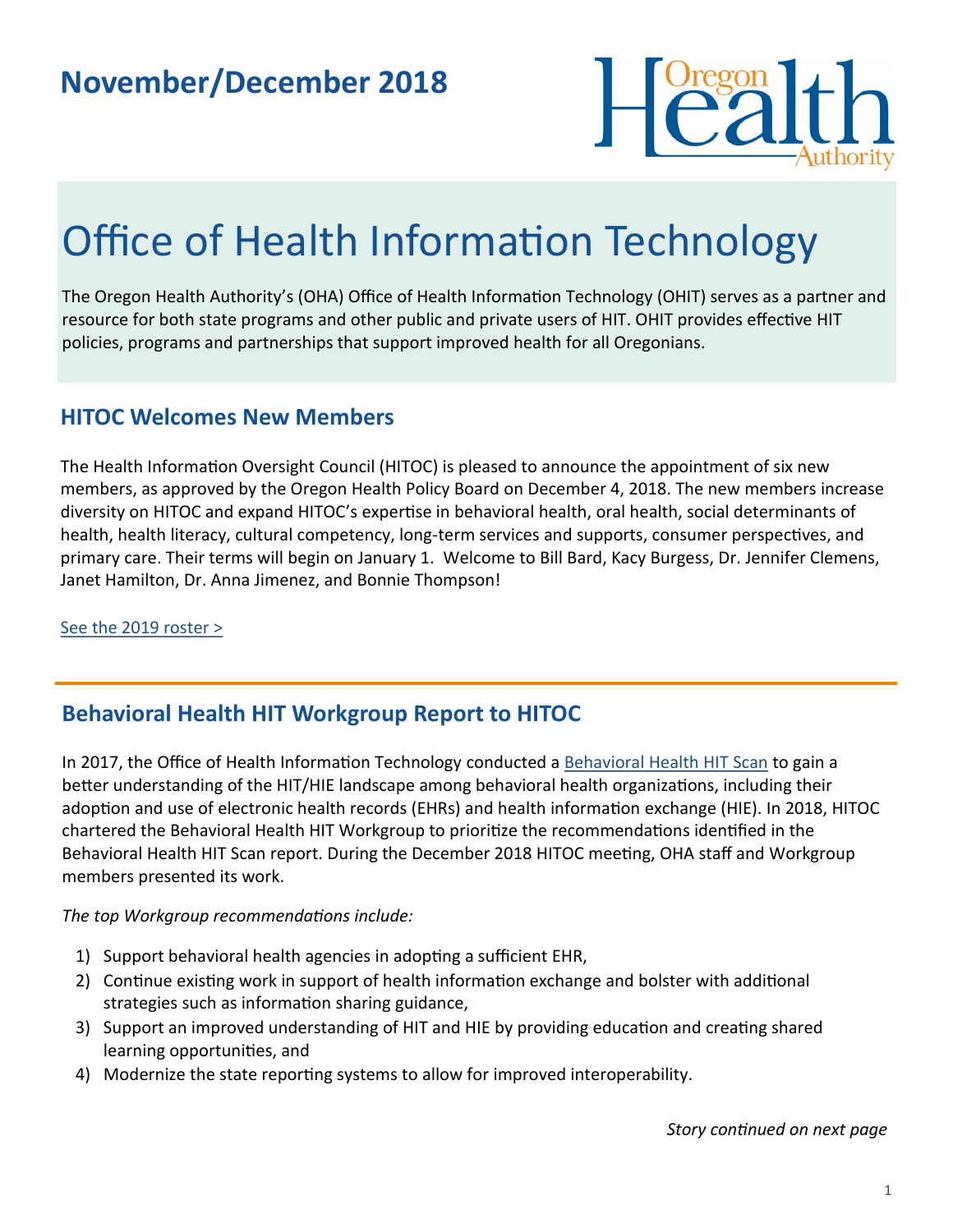# **November/December 2018**



*Story continued from previous page*

### **Behavioral Health HIT Workgroup Report to HITOC**

[The Workgroup](https://www.oregon.gov/oha/HPA/OHIT/Documents/BH_HIT_WorkgroupReportAndRecsDraftForHITOC_Draft.pdf)'s Report supports OHA's current efforts and provides additional recommended actions. The work informs HITOC about the behavioral health system's ongoing foundational needs. The Workgroup will continue meeting in 2019 to further develop its recommendations and inform OHA's HIT/HIE efforts impacting behavioral health.

[For more information, please visit our website >](https://www.oregon.gov/oha/HPA/OHIT-HITOC/Pages/Behavioral-Health-HIT.aspx) 

## **Federal Policy Update and Opportunity for Public Comment: the SUPPORT Act and Reducing Provider Burden**

The Substance Use-[Disorder Prevention that Promotes Opioid Recovery and Treatment \(SUPPORT\) for](https://www.congress.gov/bill/115th-congress/house-bill/6/text)  [Patients and Communities Act](https://www.congress.gov/bill/115th-congress/house-bill/6/text) was signed into law in October. The new law aims to address the opioid epidemic, including reducing the supply of opioids, and expanding access to prevention, treatment, and recovery services. The law includes provisions that may support behavioral health providers use of EHRs, improve telehealth, and increase effective use of state Prescription Drug Monitoring Programs.

The U.S. Department of Health and Human Services' (HHS) Office of the National Coordinator for Health IT (ONC) is seeking comment on the draft *[Strategy on Reducing Regulatory and Administrative Burden Relating](https://www.healthit.gov/topic/usability-and-provider-burden/strategy-reducing-burden-relating-use-health-it-and-ehrs)  [to the Use of Health IT and EHRs](https://www.healthit.gov/topic/usability-and-provider-burden/strategy-reducing-burden-relating-use-health-it-and-ehrs)*, released in November.

The draft addresses concerns shared by clinicians and other stakeholders that EHR burden can negatively affect provider satisfaction and ultimately the care delivery experience. Specifically, the draft strategy focuses on common sources of burden, including clinical documentation, health IT usability and user experience, EHR reporting programs, and public health reporting.

The public comment period ends on Monday January 28, 2019 at 11:59:59 PM ET.

[Read the report and find out how to submit comments >](https://www.healthit.gov/topic/usability-and-provider-burden/strategy-reducing-burden-relating-use-health-it-and-ehrs)